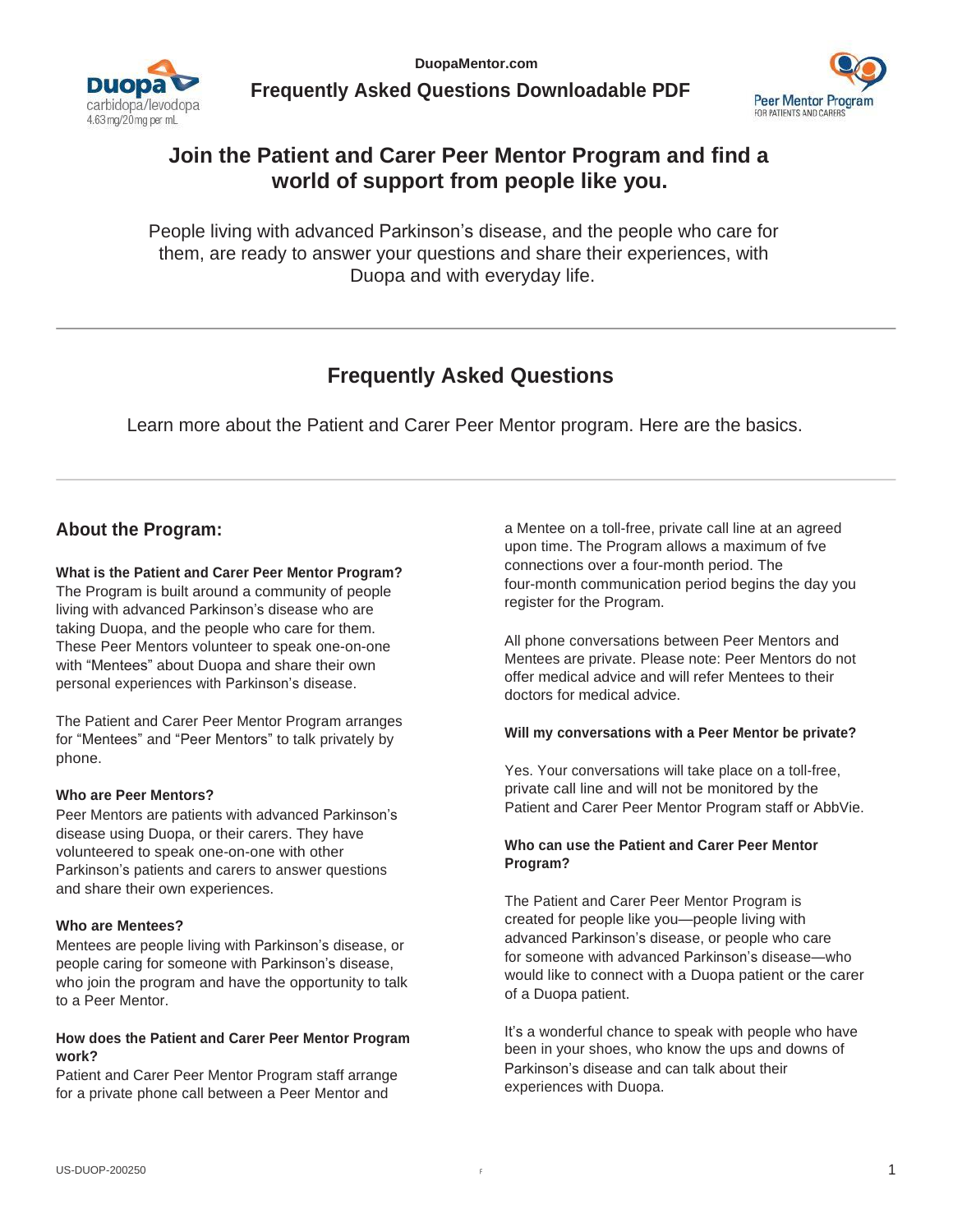#### **DuopaMentor.com**

# **Frequently Asked Questions Downloadable PDF**

#### **Is the Patient and Carer Peer Mentor Program open to non-U.S. residents?**

The Patient and Carer Peer Mentor Program is for U.S. residents only.

# **What are the steps needed to connect with a Peer**

- **1.** Go to the Find a Peer Mentor page.
- **2.** Start your search. You might want to select a few details (such as age range, or whether the Mentor is a patient or carer) to fne-tune your search and na row the list of available Peer Mentors.
- **3.** Select ONE Peer Mentor you'd like to communicate with.
- **4.** Fill out and submit the Registration Form electronically, or call the Patient and Carer Peer Mentor Program at **1-855-776-8966** to register by phone.
- **5**. Once your Registration Form has been submitted, the Patient and Carer Peer Mentor Program staff will contact you to help arrange a time for you to connect with a Peer Mentor.

# **Can <sup>I</sup> change my Peer Mentor after registering? Peer Mentors:**

Yes. If you would like to connect with a different Peer Mentor, please contact the Patient and Carer Peer Mentor Program staff by calling, toll-free, **1-855-776-8966**. Please note that you may only communicate with one Peer Mentor at a time.

# **Communicating with Peer Mentors:**

#### **How do Mentees communicate with Peer Mentors?**

The Patient and Carer Peer Mentor Program provides Mentees the opportunity to talk privately over the phone with the available Peer Mentor they have selected.

#### **Can I ask a Peer Mentor for medical advice?**

No. Peer Mentors can discuss their experience with Duopa, but do not give medical advice. Talk to your doctor regarding all medical-related questions.

#### **Registration: Does it cost anything for Mentees to participate in the Peer Mentor Program?**

**Mentor?** Mentor **Mentor** No. There is no charge for the Patient and Carer Peer Mentor Program.

#### **How long can I communicate with a Peer Mentor?**

The Program allows a maximum of fve connections over a four-month period. Please note: The four-month communication period begins the day you register for the Program.

#### **Can I communicate with more than one Peer Mentor at a time?**

No. The Program is set up for Mentees to interact with one Peer Mentor at a time.

#### **Will I be reimbursed for long-distance calls with a Peer Mentor?**

All phone conversations with your Peer Mentor or Mentee will take place on a toll-free call line.

#### **Are Peer Mentors paid?**

No. Peer Mentors are volunteers. They do not receive compensation for their time.

#### **How can I become a Peer Mentor?**

Simply call **1-855-776-8966** and let the Peer Mentor Program staff know that you're interested in becoming a Mentor. We're always happy to enable people to share their experiences with others and receive the fulfllment and satisfaction of being a Mentor others can relate to.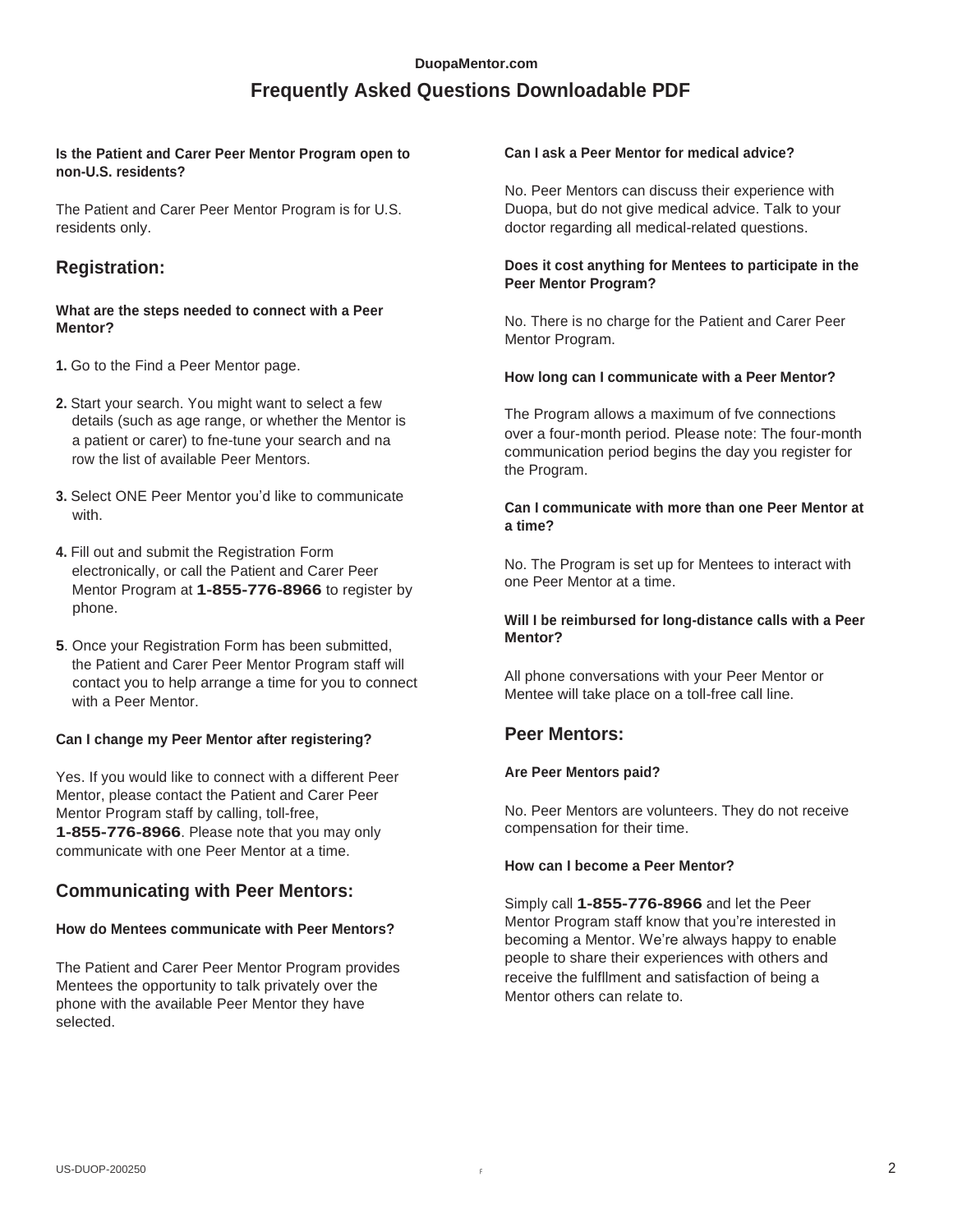#### **DuopaMentor.com**

# **Frequently Asked Questions Downloadable PDF**

## **Dropping out of the Patient and Carer Peer Mentor Program:**

#### **Can I drop out of the Program after registering?**

Yes. You can drop out of the Program at any time by calling us toll-free at **1-855-776-8966**.

## **Privacy:**

#### **How will the information that I fill out on the registration page be used?**

information is kept confidential. It is only used within AbbVie and the Peer Mentor Program will never use your information to sell to third parties. Your those programs that require your information to communicate with you about the services you've requested. The bottom line: We'll never sell your information and will only send you information about AbbVie, our products and Duopa.

## **Patient and Carer Peer Mentor Program Sponsor:**

#### **Who sponsors and manages the Patient and Carer Peer Mentor Program?**

The Patient and Carer Peer Mentor Program is sponsored exclusively by AbbVie. The Program is managed by Patient Health Perspectives, a health communications company in Seattle, WA.

# **Duopa:**

#### **I'm interested in learning more about Duopa. Is there someone I can talk to?**

Yes. Speaking with a Duopa nurse is a great starting point after talking with your doctor. Nurses are available Monday—Friday at **1-844-4-DUOPA-1**.

#### **Find your mentor match at DuopaMentor.com**

**Still have questions? You can call us, toll-free, at 1-855-776-8966.**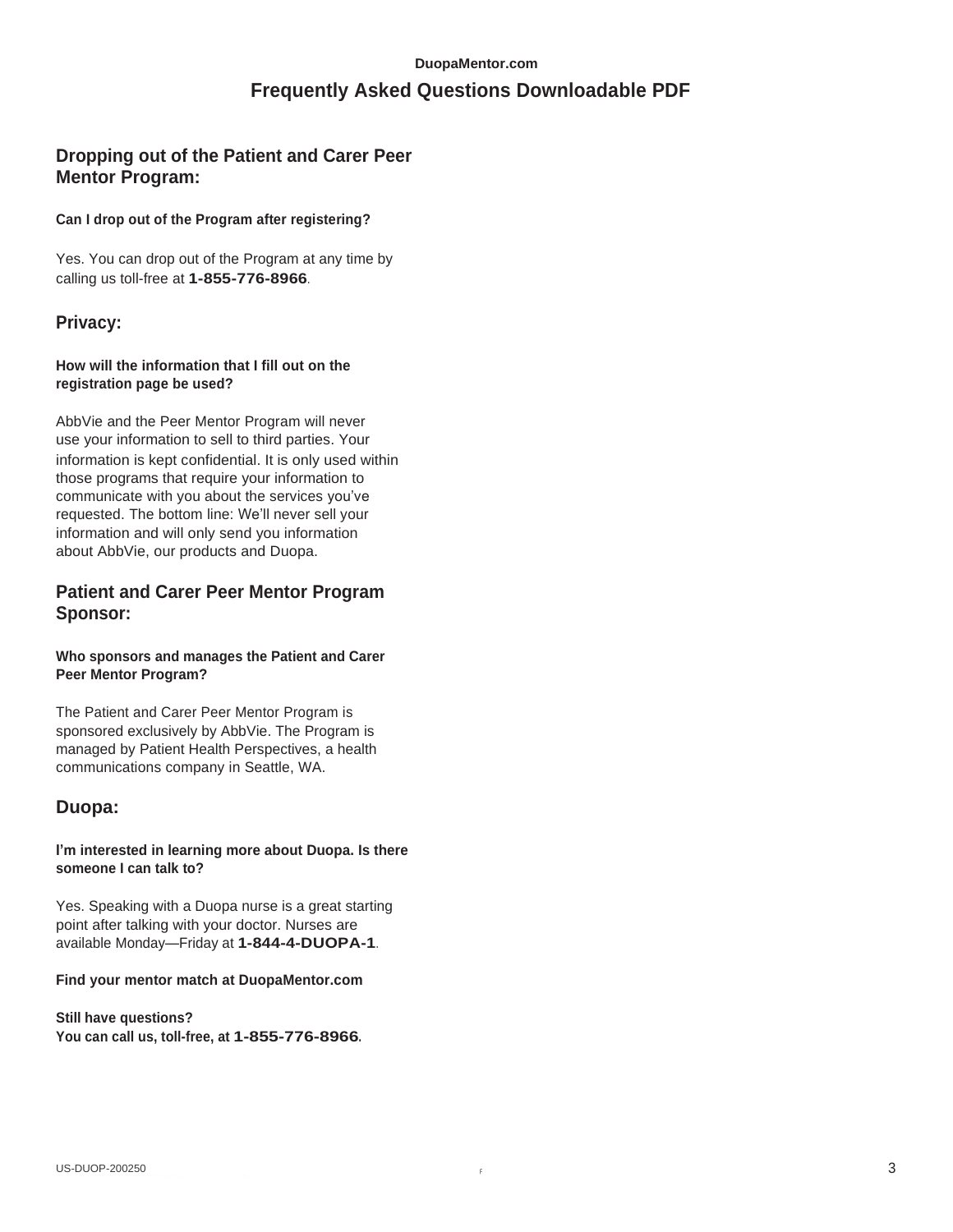#### **DuopaMentor.com**

# **Frequently Asked Questions Downloadable PDF**

#### **Use**

DUOPA (carbidopa and levodopa) enteral suspension is a prescription medicine used for treatment of advanced Parkinson's disease. DUOPA contains two medicines: carbidopa and levodopa.

#### **Important Safety Information**

#### **What is the most important safety information I should know about DUOPA?**

- **Stomach and intestine (gastrointestinal) problems and problems from the procedure you will need to have to receive DUOPA (gastrointestinal procedure-related problems) may occur.** Some of these problems may require surgery and may lead to death.
	- **Serious side effects** may include: <sup>a</sup> blockage of your stomach or intestines (bezoar); stopping movement through intestines (ileus); drainage, redness, swelling, pain, feeling of warmth around the small hole in your stomach wall (stoma); bleeding from stomach ulcers or your intestines; inflammation of your pancreas (pancreatitis); infection in your lungs (pneumonia); air or gas in your abdominal cavity; skin infection around the intestinal tube, pocket of infection (abscess), or infection in your blood (sepsis) or abdominal cavity may occur after surgery; stomach pain, nausea, or vomiting.
- Tell your healthcare provider right away if you have any of the following symptoms of stomach and intestine problems and gastrointestinal procedure-related problems: stomach (abdominal) pain; constipation that does not go away; nausea or vomiting; fever; blood in your stool; or a dark tarry stool.

Your healthcare provider will talk to you about the stoma procedure. **Before the stoma procedure**, tell your healthcare provider if you ever had a surgery or problems with your stomach.

#### **Talk to your healthcare provider about what you need to do to care for your stoma.** After the procedure, you and your healthcare provider will need to regularly check the stoma for any signs of infection.

**Do not take DUOPA if you** currently take or have recently taken (within 2 weeks) a medication for depression called a non-selective monoamine oxidase (MAO) inhibitor. Ask your healthcare provider or pharmacist if you are not sure if you take an MAO inhibitor.

**Tell your healthcare provider about all the medicines you take, including prescription and overthe-counter medicines, vitamins, and herbal supplements.** Using DUOPA with certain other medicines, including medications for high blood pressure, MAO inhibitors, antipsychotics, metoclopramide, isoniazid, and iron or vitamin supplements, may cause serious side effects. High-protein foods may affect how DUOPA works. Tell your healthcare provider if you change your diet.

#### **DUOPA may cause serious side effects. Talk to your doctor before starting DUOPA and while on DUOPA if you have had or have any of these:**

- **Falling asleep during normal daily activities without warning.** DUOPA may cause you to fall asleep while you are doing daily activities such as driving, which may result in an accident. This can happen as late as one year after starting DUOPA. **Do not** drive or operate machinery until you know how DUOPA affects you. Tell your healthcare provider if you take medicines that can make you sleepy, such as sleep medicines, antidepressants, or antipsychotics.
- **Low blood pressure when you stand or sit up quickly.** After you have been sitting or lying down, stand up slowly to help reduce dizziness, nausea, sweating, or fainting until you know how DUOPA affects you.
- **Seeing, hearing, or feeling things that are not real** (hallucinations).
- **Unusual urges.** Some people taking medicines for Parkinson's disease, including DUOPA, have reported urges such as excessive gambling, compulsive eating, compulsive shopping, and increased sex drive.
- **Depression and suicide.** DUOPA can cause or worsen depression. Pay close attention to changes in your mood, behavior, thoughts, or feelings. Call your healthcare provider right away if you feel depressed or have thoughts of suicide.